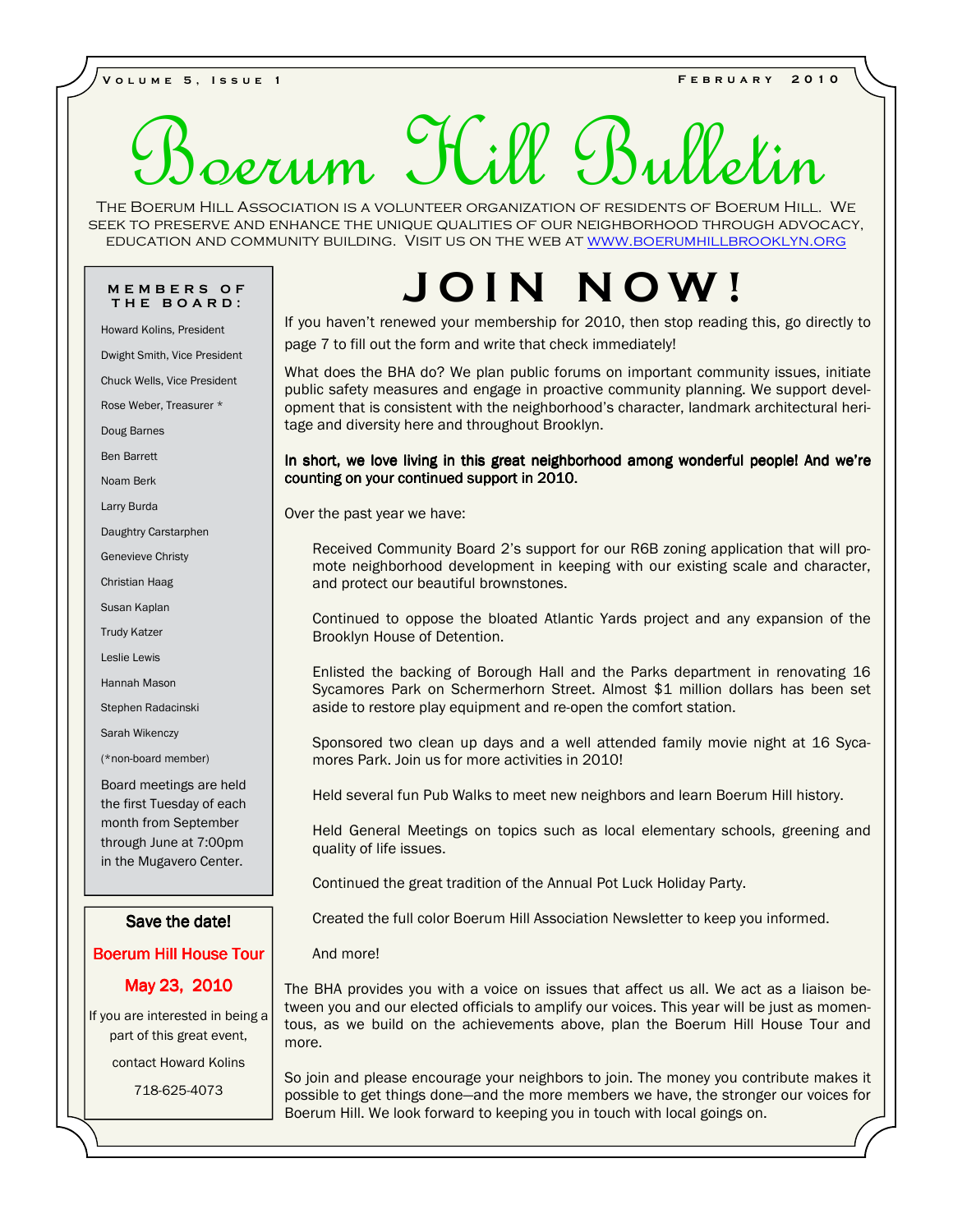**PAGE 2** BOERUM HILL BULLETIN

# **B O E R U M H I L L H I S T O R Y B Y E R I K F O R T M E Y E R**

*For over a decade the church at the corner of Pacific Street and Third Avenue guided thousands of souls as they traveled through Brooklyn and life. Now with the church vacant and pad-locked, facing an uncertain fate, we take a look at its history.* 

# The Swedish Evangelical Lutheran Bethlehem Church

By the 1800s Sweden was a declining military power with a rapidly growing population that was facing famine for many. From 1850 to 1910 over 1 million Swedes moved to the US looking for a better life. While most moved to Chicago and to the northern Midwest, after the Civil War Swedish immigration also picked up in New York and Brooklyn.

A robust group of Swedes held their first services at a small chapel on Bergen Street near 6th Avenue. They formed the Swedish Evangelical Lutheran Bethlehem society in 1874 to pursue their mission to "guide, assist and direct the stream of Swedish immigrants" and continued to meet at a hall on Atlantic Avenue during that decade.

In 1880, when the Swedes were becoming a major influence throughout Brooklyn, this group bought the building at 299 Pacific for \$7,000 and spent \$9,000 on repairs. This building continues to serve a congregation today as the Primera Iglesia Bautista.

In 1883, 30-year-old Yale graduate Rev. Fritz Jacobson issued an appeal to Swedes and others to support a building fund as the Pacific Street building could hold only 450 persons, but the church congregation had 655 adults and 347 children.





The appeal was very successful for a church comprised of domestic servants and factory workers. The current lot, formally the site of a 1840s frame mansion, was purchased for \$18,500.

Designed by well-known New York architect R.L. Daus in the Romanesque style, the exterior featured Roman pressed brick with Dorchester stone trimmings. The interior featured quartered oak with doors of padded leather and a large balcony. The design included a statue of Christ by famous Danish sculptor Thorwaldsen, Konnopsky & Coleman stained glass, an organ built by Hook & Hastings of Boston and modern gas lighting with "improved electric light as occasion may require." The parsonage was located behind the church on Pacific Street.

The cornerstone that is still there today was laid on October 28, 1894 and the building was completed in 1885 at a final cost of about \$100,000.

With the old church was rented was to the Salvation Army, a farewell sermon in Swedish was given and a Grand March took place on September 15, 1895. The procession formed on Pacific Street with two carriages of church VIPs, then Rev. Jacobson on foot, the deacons, trustees and the entire congregation while the bell in the new tower chimed to welcome the marchers.

With about 23,000 "conservative, law-abiding and thrifty" Swedes in Brooklyn, the area around the church was called the "Swedish Broadway."

(*continued on next page*)

# **S A V E T H E D A T E**

The Boerum Hill House Tour will take place on Sunday, May 23rd.

The tour begins and ends at the Bishop Mugavero Center parking lot, just east of Hoyt and Pacific Streets.

Tickets are \$20 in advance and \$25 the day of the tour. For info go to www.boerumhillbrooklyn.org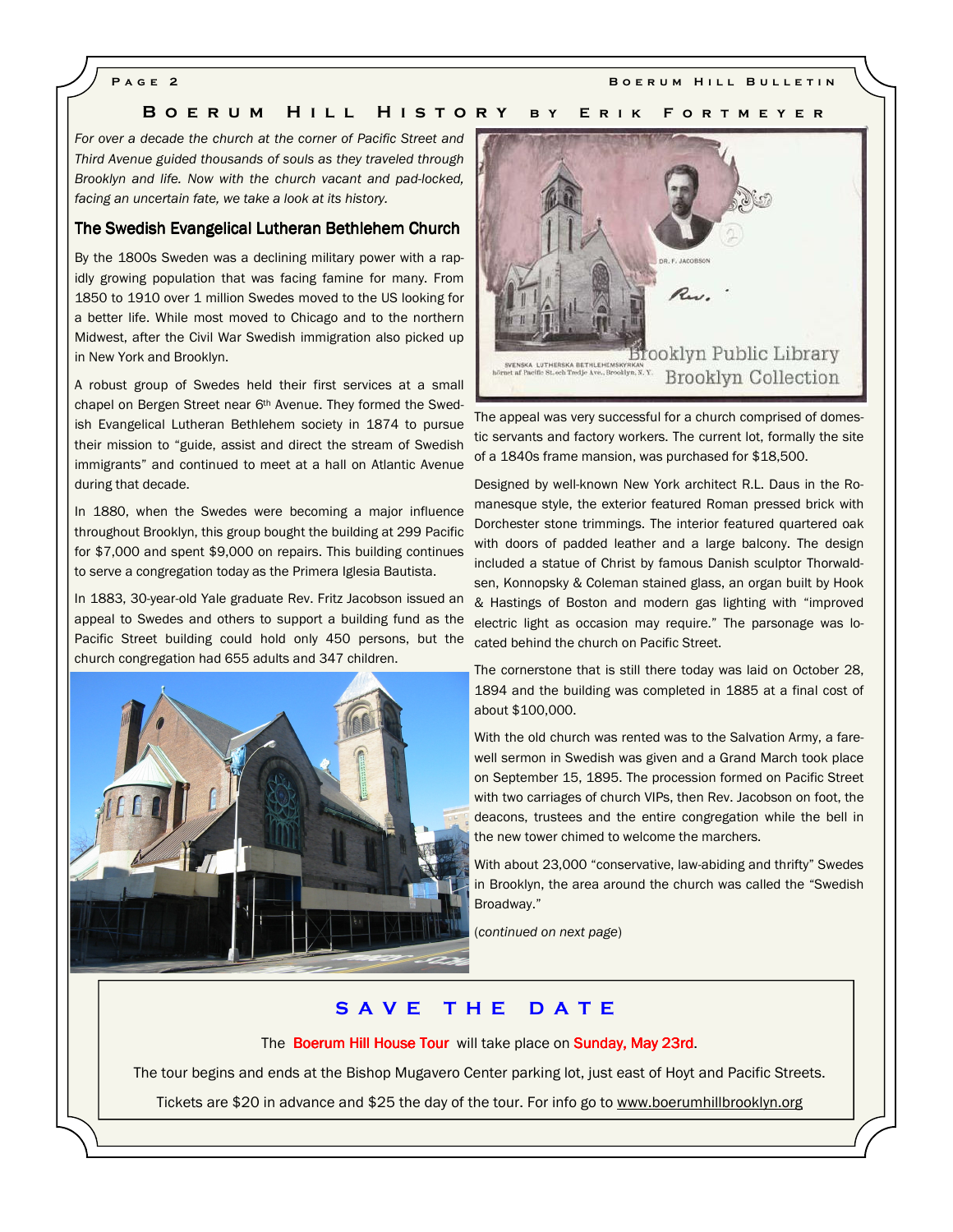# **V o l u m e 5 , I s s u e 1 P a g e 3**

# **T H E P R E S I D E N T ' S M E S S A G E**

Dear Neighbors,

If you read the front page of this newsletter you'll have a better idea of what the board members have been working on during the past year.

We continue to build community by holding the Annual Pot Luck Holiday Party and this year's biennial House Tour. I ask you to either volunteer to be part of the House Tour or make sure to attend. This great We've been active in the fight against the raiser.

Look for more activity in 16 Sycamores Park. There will be more information about a May clean up date and, due to popular demand, more movie nights with popcorn!

For more adult diversions, as the weather What we need is your support. gets warmer, join us for another Pub Walk. Meet new neighbors and learn a little Boerum Hill history at the same time.

In 2010, we will continue the process to seek R6B zoning protections throughout our brownstone neighborhood. We already have the support of our new councilman, Steve Levin.

event is also our most important fund expansion of the House of Detention and we'll stay engaged going forward. The City has agreed to adhere to review processes including Fair Share and ULURP and to establish a long sought after Citizens Advisory Committee to discuss how the jail functions in our community. Gratefully,

Make sure to renew your membership. Better yet, ask a neighbor to join. Ask your tenants to join.

Tell us what bugs you...are you happy with street cleaning once a week?

We're here to help and we need *your* help to keep Boerum Hill as a great place to live.



Howard Kolins

# (*from previous page)*

Hard economic times led to the questioning of church finances, however Rev. Jacobson was exonerated and it took until 1900s to pay down church debt. The old church building was sold in 1902 for \$7,000 to the Syrian Greek Orthodox Church.

202 Dean Street house was opened in 1906 where they ran a free employment service that also sheltered servant girls between jobs.

The church was honored is several ways. Rev. Jacobson was honored by decree as Knight of the Royal Order of the North Star by King Gustav V in 1910 for his "interest in the social advancement of Swedish residents of the United States." In 1949, King Gustav V hand embroidered an alter cloth for the church's 75th which was presented to the church by the Swedish Consulate.

Swedish emigration had slowed after WWI and after WW II many Swedes moved to the suburbs throughout the 1950s reducing the congregation. By 1960, the church hosted beatniks and

Swedish Evangelical Lutheran Bethlehem Church, discussions on "the beat generation." (In 1962, it merged into the Lutheran Church of America.) In the 1970s, it hosted plays and old movies.

> As the congregation sputtered and dwindled in the 70s, prostitution and violence visited the steps of the church and all of Boerum Hill. The congregation continued to decline during 1980s and 1990s. In 1987, the church merged into today's Evangelical Lutheran Church in America headquartered in Chicago.

> The church hosted a wonderful Boerum Hill Millennium Celebration and the Boerum Hill Arts Center gave plays in basement, site of the old Sunday school classes.

> When the congregation dwindled to less than 50 in 2005 the Synod closed the church. Some of the congregants are attempting to sue to regain control of the building. Both parties in the dispute have made comments about replacing the structure with more modern buildings that might include residential development.

> The Boerum Hill Association urges the parties consider a plan that preserves this wonderful part of local history.

# **G e n e r a l m e e t i n g d a t e s**

Our General Meetings are held at the Police, Sanitation and Noise; Greening; Tentative dates are: Belarusian Church at the corner of At-our Local Hero Awards; the Post Office. lantic Avenue and Bond Street beginning at 7:00pm.

Past topics have included Quality of Life www.boerumhillbrooklyn.org for more issues with representatives from the information about topics and speakers. Look for posters on the BHA Bulletin boards and on our website,

- Thursday, April 22nd
- Thursday, June 17th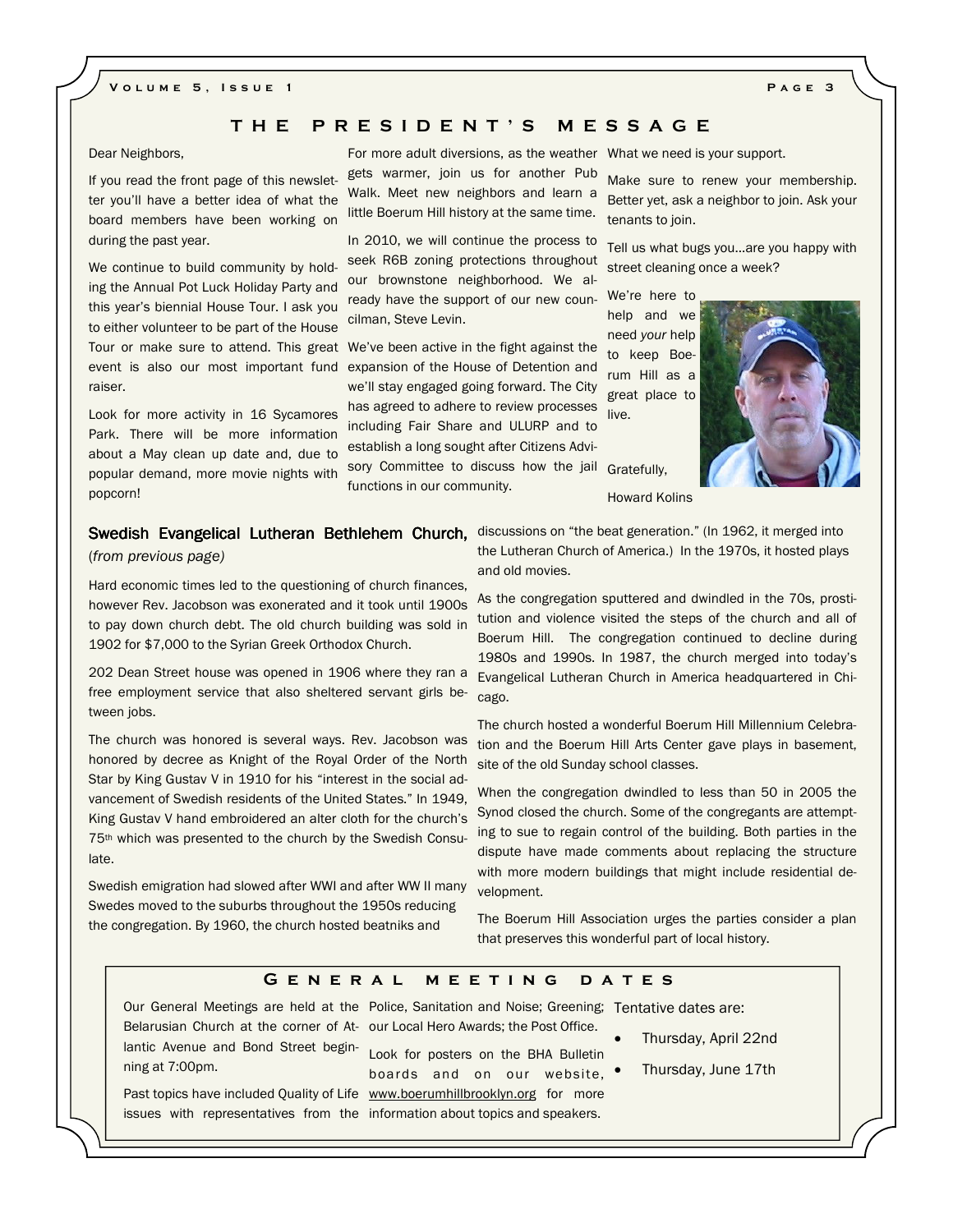**PAGE 4** BOERUM HILL BULLETIN

# OUR ELECTED OFFICIALS

Here's the contact information for many of our elected offi-State Assemblywoman Joan Millman - 52nd District cials. Feel free to contact them to make your voices heard. millmaj@assembly.state.ny.us

Governor David Patterson www.ny.gov/governor State Capitol Albany, NY 12224 518-474-8390

State Attorney General Andrew Cuomo http://www.ag.ny.gov/ Office of the Attorney General The Capitol Albany, NY 12224-0341 800-771-7755

U.S. Senator Charles Schumer schumer.senate.gov 757 Third Avenue, Suite 17-02 New York, New York 10017 212-486-4430 202-224-6542

U.S. Senator Kirsten Gillabrand gillibrand.senate.gov 780 Third Avenue, Suite 2601 New York, New York 10017 212-688-6262 202-224-4451

U.S. House Representative Yvette Clarke – District 11 clarke.house.gov 123 Linden Boulevard, Fourth Floor Brooklyn, New York 11226 718-287-1142 202-225-6231

U.S. House Representative Edolphus Towns – District 10 www.house.gov/towns 186 Joralemon Street, Suite 1102 Brooklyn, New York 11201 718-855-8018 202-225-5936

341 Smith Street Brooklyn, NY 11231 718-246-4889 518-455-5426

State Senator Velmanette Montgomery – 18th District www.nysenate.gov/senator/velmanette-montgomery 30 Third Avenue, Room 1100 Brooklyn, New York 11217 718-643-6140 518-455-3451

State Senator Daniel Squadron - District 25

www.nysenate.gov/senator/daniel-l-squadron

401 Broadway, Suite 1901 New York, New York 10013 212-298-5565 518-455-2625

Mayor Mike Bloomberg www.nyc.gov/html/mail/html/mayor.html City Hall New York, NY 10007 Phone 311

Public Advocate Bill de Blasio http://pubadvocate.nyc.gov/ 1 Centre Street, 15th Floor New York, NY 10007 212-669-7200

City Council Speaker Christine Quinn http://council.nyc.gov/d3/html/members/home.shtml 224 West 30th St (Suite 1206) New York, NY 10001 212-564-7757

City Councilman Stephen Levin – District 33 http://council.nyc.gov/d33/html/members/home.shtml 114 Court Street, 2nd Floor Brooklyn, New York 11201 718-875-5200

# **8 4 T H P R E C I N C T C O M M U N I T Y C O U N C I L M E E T I N G**

The next meeting will take place on Tuesday, February 16th at the Baptist Temple, 360 Schermerhorn Street at

the corner of Third Avenue. Come and discuss crime and other issues.

Precinct crime reports and results will be presented along with the Cop Of The Month Award.

This is great way to speak directly with the 84th Precinct Captain Mark DiPaulo.

Refreshments are served!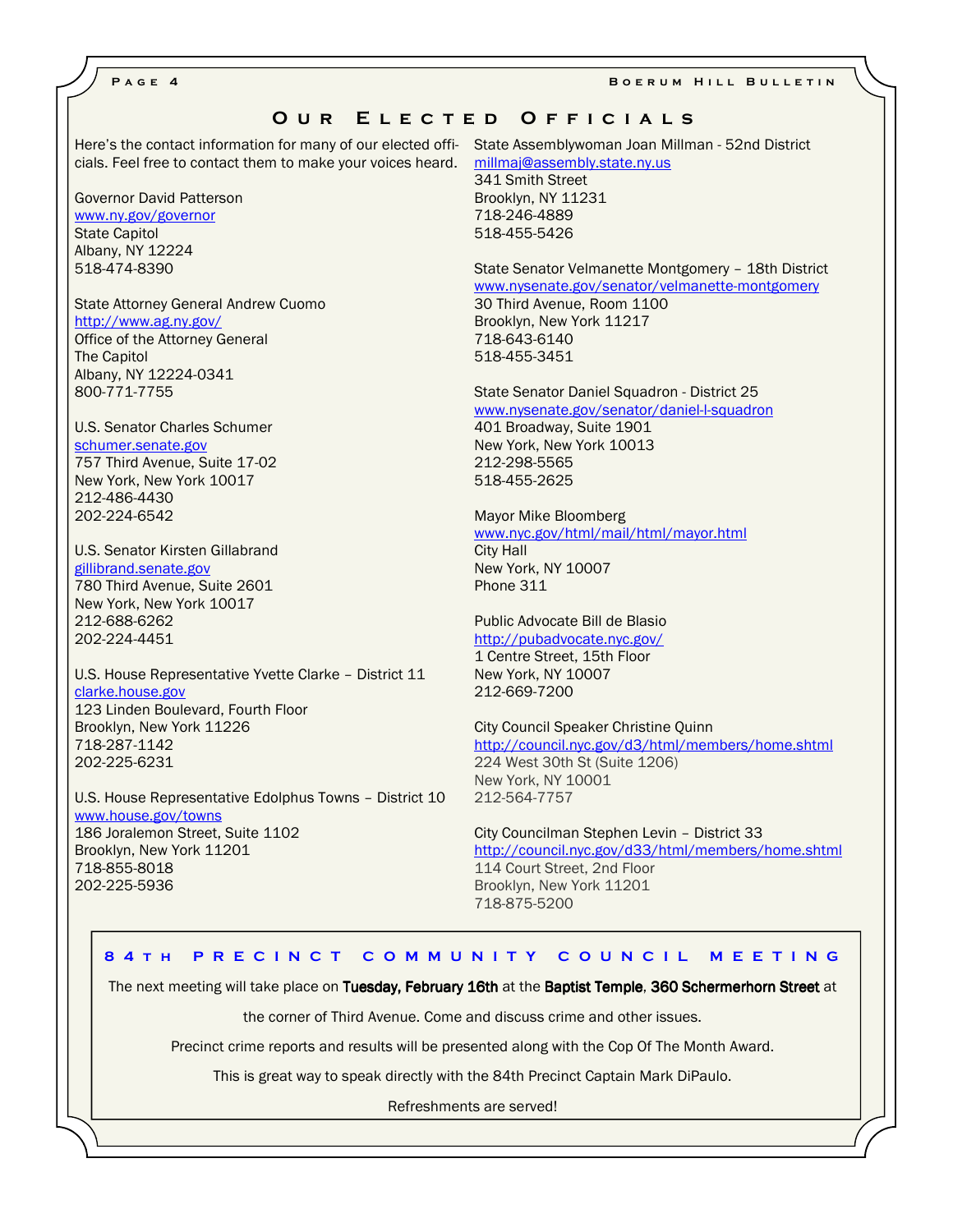# **V o l u m e 5 , I s s u e 1 P a g e 5**

# SILENT FILM SERIES

The Brooklyn Chapter of the American Guild of Organists contin-For the past 25 years Ben Model has served as resident silent version of The Ten Commandments at the Brooklyn Baptist www.silentfilmmusic.com. Temple, 360 Schermerhorn St. at Third Avenue, in downtown Brooklyn. The admission charge is \$10, or \$5 for seniors/students.

The Ten Commandments is DeMille's first interpretation that presents the biblical story for roughly half the film. The remainder is concerned with a (1923) contemporary morality tale of a widow and her two young adult sons. One of the sons descends into a life of vice; at the same time, a contrast is drawn between the mother's strict reading of the Ten Commandments, and the other son's interpretation based upon the Gospel teachings of June 12, 8:00 pm: My Best Girl (Mary Pickford, 1927) the New Testament.

# **1 6 S y c a m o r e s p a r k D o u g l a s s / G r e e n e**



The BHA Board and friends have begun plans for exciting activities in 2010.

Expect to see a clean up day and kid's celebration during the middle of May.

Several Family Movie nights, a Water Celebration and a Fall Festival are some of the other suggested activities.

The first City scoping session is expected to be scheduled for this spring which will discuss the renovation of the comfort station and other facilities restoration.

We will update you as soon as the plans are finalized but we will always need volunteers...and its fun!

Contact: Daughtry Carstarphen at dcarstar@yahoo.com

Help us make this park come alive!

# ues their series of silent films, accompanied by theater organist film accompanist for The Museum of Modern Art (MoMA) in New Ben Model. This series highlights the early relationship between York City. He has played for silents in many other venues the organ and film in the days before 'talkies' entered the around the U.S., has recorded numerous scores for silent film American culture. The third film in the series is on Saturday DVDs, and produces The Silent Clowns Film Series with film February 13, with a showing of C.B. DeMille's original, 1923 historian Bruce Lawton. For more on Ben, visit his website:

The public is invited to attend this series.

Baptist Temple, 360 Schermerhorn Street

February 13, 7:00 pm, DeMille's The Ten Commandments Cost: \$10 General Admission; \$5 Seniors/Students Website: www.brooklynago.org

Future films in the series will be:

April 10, 7:00 pm: The Mark of Zorro (Douglas Fairbanks, 1920)

# **P a r k**

The 2nd Annual Gowanus Grind will take place in the park on April 25th. Come out for the fun and watch some great skate boarding.

Go to **www.friendsofdouglassgreenepark.org** for more info.

# **C P R T o G o**

The FDNY is not teaching FREE CPR throughout the city. One hour sessions take place at 6:00pm and 7:00pm on the second Tuesday of the month at Station 32, 347 Bond Street, between 1st and Carroll St.

To reserve a spot call 718-999-2413 or email

# eichlem@fdny.nyc.gov

You can also inquire at the NY Sports Club in Boerum Hill which is also organizing classes.

# **H O Y T S T R E E T A S S O C I A T I O N M E E T I N G**

day, February 25th at 7:00pm at the Mugavero Center, Annual Plant Sale will also be available. 155 Dean Street.

be available.

The Hoyt Street Association is holding a meeting on Thurs-Order forms and information about the May 1st and 2nd

Winners of the 2009-10 HAS Community Funding Project restaurant, will be on hand to talk about the challenges of Grants will be announced and application for 2010-11 will opening a small business in Boerum Hill (and he might Noah Bernamoff, the owner of the newly opened Mile End bring some samples...if he hasn't sold out!)

# **H O Y T S T R E E T A S S O C I A T I O N P L A N T S A L E**  SATURDAY, MAY 1ST AND SUNDAY MAY 2ND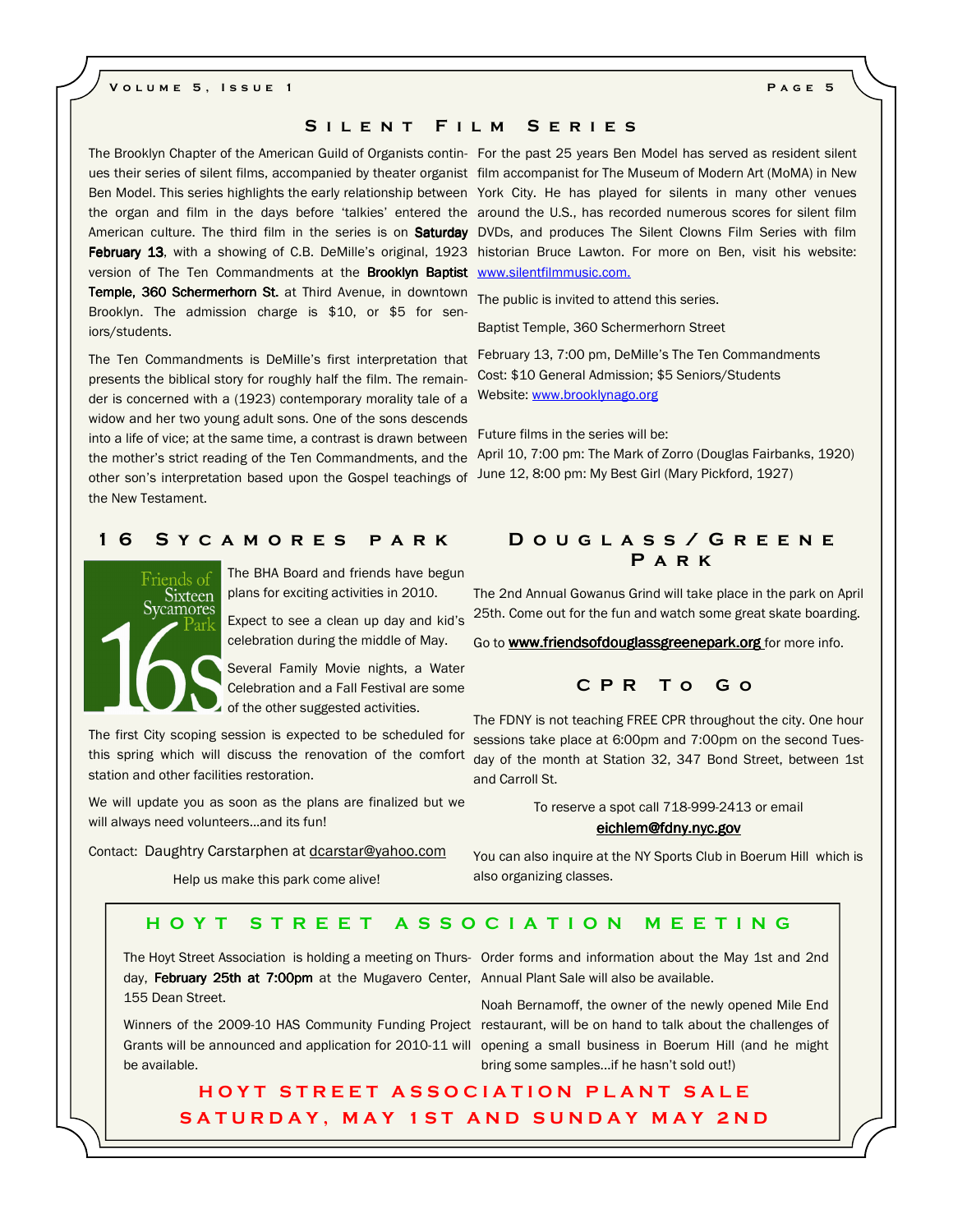# **A l t e r n a t e s i d e PARKING DATES**

| Holiday                                                | Date/Day                                                            |  |  |  |
|--------------------------------------------------------|---------------------------------------------------------------------|--|--|--|
| Lincoln's Birthday                                     | February 12, Fri                                                    |  |  |  |
| Asian Lunar New Year                                   | February 14, Sun                                                    |  |  |  |
| Washington's Birthday<br>(Pres. Day)                   | February 15, Mon                                                    |  |  |  |
| Ash Wednesday                                          | February 17, Wed                                                    |  |  |  |
| Purim                                                  | February 28, Sun                                                    |  |  |  |
| Passover (1st/2nd Days)                                | Mar 30-31, Tues-Wed                                                 |  |  |  |
| Holy Thursday                                          | April 1, Thurs                                                      |  |  |  |
| <b>Holy Thursday</b><br>(Orthodox)                     | April 1, Thurs                                                      |  |  |  |
| Good Friday                                            | April 2, Fri                                                        |  |  |  |
| Good Friday (Orthodox)                                 | April 2, Fri                                                        |  |  |  |
| Passover (7th/8th Days)                                | April 5-6, Mon-Tues                                                 |  |  |  |
| Solemnity of the Ascen-<br>sion                        | May 13, Thurs                                                       |  |  |  |
| Shavuot (2 Days)                                       | May 19-20, Wed-<br><b>Thurs</b>                                     |  |  |  |
| <b>Memorial Day*</b>                                   | May 31, Mon                                                         |  |  |  |
| Asterisk (*) indicates<br><b>Major Legal Holidays.</b> | Parking meters will<br>not be in effect on<br>major legal holidays. |  |  |  |
| <b>A T T E N T I O N</b><br>TRADE<br>R                 |                                                                     |  |  |  |

**J o e ' s S h o p p e r s** 

phase on Atlantic Avenue). During this leading phase, west- Boerum Hill residents are keenly aware of these facts and we can between crossing pedestrian and vehicles turning from Court welcome. Please be advised that as of January 28th, "NYCDOT changed the signal timing at the intersection of Atlantic Avenue and Court Street. The new signal phasing replaces the former "lagging" westbound left turn phase (which followed the east-west phase on Atlantic Avenue), with a "leading" westbound left turn phase, (which precedes the east-west Street to Atlantic Avenue."

Last year, the BHA sent a letter to the DOT suggesting a sec- nation of Federal and State funds. ond look at this corner. It's important for pedestrians to read the street signs and WAIT for the WALK signal.

Kudos to the DOT for their continuing work and responsiveness.

# **B Q E S c o p i n g P r o j e c t**

I attended a Stakeholder Advisory Committee (SAC) meeting on January 27th. Here's how the invitation email described this project.

"The New York State Department of Transportation in cooperation with the Federal Highway Administration has initiated the development of an Environmental Impact Statement (EIS) for Rehabilitation of the Brooklyn-Queens Expressway (BQE). The draft project limits extend approximately 1.5-miles along the BQE from Atlantic Avenue to Sands Street, including the triple cantilever section of the roadway that includes the Brooklyn Heights Promenade. The project address the structural deterioration and operational deficiencies in this segment of the BQE, which is characterized by narrow lanes, lack of shoulders, short merge/weave distances near on-/off-ramps that do not meet current highway design standards, and vertical clearance constraints."

Project information and the Draft Scoping Document can be found at www.nysdot.gov/bqedowntownbrooklyn.

The large and encompassing study area ranges from the Brooklyn waterfront to Bedford Avenue on the east, down to Eastern Parkway, around Prospect Park, down Prospect Park West, along Fifth Avenue and as far south as 39th Street.

Study criteria will include ways to reduce traffic diversions to local street, how to minimize environmental impacts, engineering considerations, the 24-hour operation of the road, structural deterioration and improving safety. The tone of the meeting was encouraging with both DOT and contractors repeatedly asking for comments and feedback from the community groups present.

The draft EIS is expected to be completed by mid-2012 and the final EIS in 2015. The design phase will continue through 2018 and construction will begin in 2020.

If you read the draft you will not be surprised to learn that this stretch of roadway has many "nonstandard features," such as narrow lanes, short on/off ramps, lack of shoulders and limited sight stopping distances. The accident statistics highlight the dangerous nature of this highway.

bound through movements have a green light as well. A lead- often walk out of our homes to see our streets clogged with traffic as ing pedestrian interval (LPI) across Atlantic Avenue is also a result of the ubiquitous "jack-knifed tractor trailer" or multi-vehicle p r o v i d e d t o m i n i m i z e c o n f l i c t s collision. Although improvements are a long way off, they are certainly

Oh yes, the project cost is approximately \$254,300,000 and a combi-

*A special thank you to State Assemblywoman Joan Millman and to the State of New York for the financial support that makes this newsletter possible.*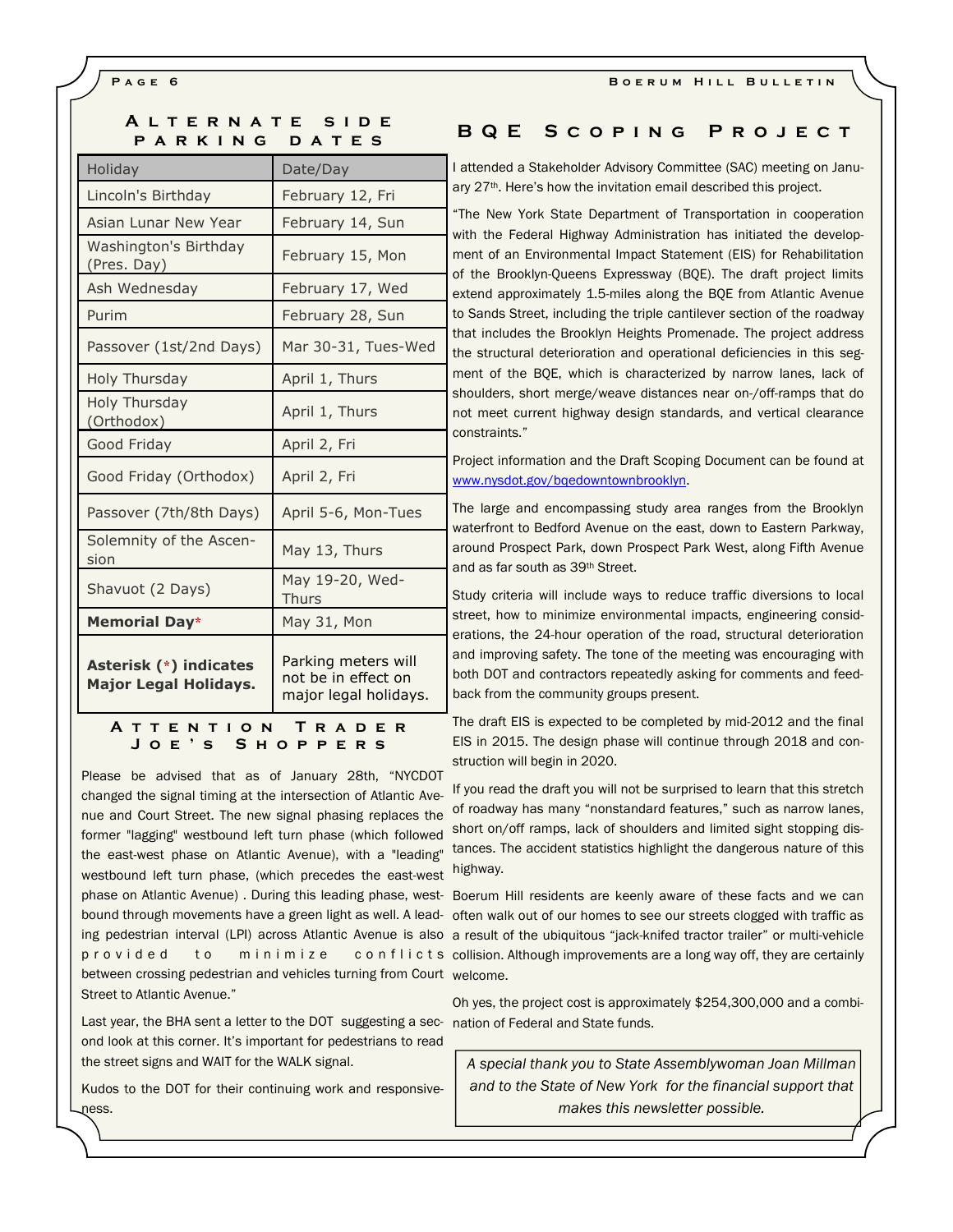| BECOME A MEMBER OF THE<br>BOERUM HILL ASSOCIATION                                                                                                                                                  |                                                                                             |                                                                                                                                                                                                                                                                                                 |  |  |  |
|----------------------------------------------------------------------------------------------------------------------------------------------------------------------------------------------------|---------------------------------------------------------------------------------------------|-------------------------------------------------------------------------------------------------------------------------------------------------------------------------------------------------------------------------------------------------------------------------------------------------|--|--|--|
|                                                                                                                                                                                                    |                                                                                             |                                                                                                                                                                                                                                                                                                 |  |  |  |
|                                                                                                                                                                                                    |                                                                                             |                                                                                                                                                                                                                                                                                                 |  |  |  |
|                                                                                                                                                                                                    |                                                                                             |                                                                                                                                                                                                                                                                                                 |  |  |  |
|                                                                                                                                                                                                    |                                                                                             |                                                                                                                                                                                                                                                                                                 |  |  |  |
| Your contact info will never be shared or sold, and you may opt out of any communications at any time.                                                                                             |                                                                                             |                                                                                                                                                                                                                                                                                                 |  |  |  |
| Yearly Membership (open to all residents of Boerum Hill)<br>$\Box$ \$25 - Individual                                                                                                               |                                                                                             |                                                                                                                                                                                                                                                                                                 |  |  |  |
| $\Box$ \$40 - Family                                                                                                                                                                               | □ \$15 - Individual Senior/Student/Low-income<br>□ \$25 - Family* Senior/Student/Low-income |                                                                                                                                                                                                                                                                                                 |  |  |  |
| Business Supporters (listed on BHA website, newsletters, and other publications)                                                                                                                   |                                                                                             |                                                                                                                                                                                                                                                                                                 |  |  |  |
| □ \$125 - Business Donor                                                                                                                                                                           |                                                                                             | □ \$250 - Business Sponsor                                                                                                                                                                                                                                                                      |  |  |  |
| Contributions (Not a resident or business owner? Or checked a box above but still want to do more? Contributions of<br>any size are always welcome and help support the important work of the BHA) |                                                                                             |                                                                                                                                                                                                                                                                                                 |  |  |  |
| □ + \$100 "Good Neighbor                                                                                                                                                                           |                                                                                             | □ + \$250 "Neighborhood Hero!" □ + \$ _______ Other                                                                                                                                                                                                                                             |  |  |  |
| tivities.<br>* Family memberships (2+ adults in the same household), are entitled to two votes. Individual members receive one<br>vote.                                                            |                                                                                             |                                                                                                                                                                                                                                                                                                 |  |  |  |
|                                                                                                                                                                                                    |                                                                                             | <b>Contribute Your Talent and Energy</b>                                                                                                                                                                                                                                                        |  |  |  |
| Join your neighbors who volunteer to work on BHA activities and community priorities. Identify your areas of interest.                                                                             |                                                                                             |                                                                                                                                                                                                                                                                                                 |  |  |  |
| □ Atlantic Yards                                                                                                                                                                                   |                                                                                             | p Public Relations and Communication (neighborhood                                                                                                                                                                                                                                              |  |  |  |
| □ Block Captain (help distribute BHA notices on your block)                                                                                                                                        |                                                                                             | calendar, block associations, press releases, etc.)                                                                                                                                                                                                                                             |  |  |  |
| □ Boerum Hill History                                                                                                                                                                              |                                                                                             | □ Parks and Playgrounds (improving Douglass/Greene<br>Park)<br>$\Box$ Quality of Life (public safety, sanitation, recycling, noise)<br>□ Technology (website, email, online tools)<br>□ Traffic and Transportation (transit, parking, etc.)<br>□ Tutoring (homework help to neighborhood youth) |  |  |  |
| $\Box$ Community Events (meetings, holiday party, house tour)                                                                                                                                      |                                                                                             |                                                                                                                                                                                                                                                                                                 |  |  |  |
| □ Greening & Neighborhood Beautification                                                                                                                                                           |                                                                                             |                                                                                                                                                                                                                                                                                                 |  |  |  |
| □ Land Use (development, zoning, building noise)                                                                                                                                                   |                                                                                             |                                                                                                                                                                                                                                                                                                 |  |  |  |
| □ Land marking                                                                                                                                                                                     |                                                                                             |                                                                                                                                                                                                                                                                                                 |  |  |  |
| $\Box$ Membership (recruitment, member services)                                                                                                                                                   |                                                                                             |                                                                                                                                                                                                                                                                                                 |  |  |  |
| □ Newsletter                                                                                                                                                                                       |                                                                                             |                                                                                                                                                                                                                                                                                                 |  |  |  |
|                                                                                                                                                                                                    |                                                                                             | Make your check payable to the Boerum Hill Association.                                                                                                                                                                                                                                         |  |  |  |
|                                                                                                                                                                                                    |                                                                                             | Mail this form and the check to the:                                                                                                                                                                                                                                                            |  |  |  |
|                                                                                                                                                                                                    |                                                                                             | Boerum Hill Association, P.O. Box 020583, Brooklyn, NY 11202                                                                                                                                                                                                                                    |  |  |  |